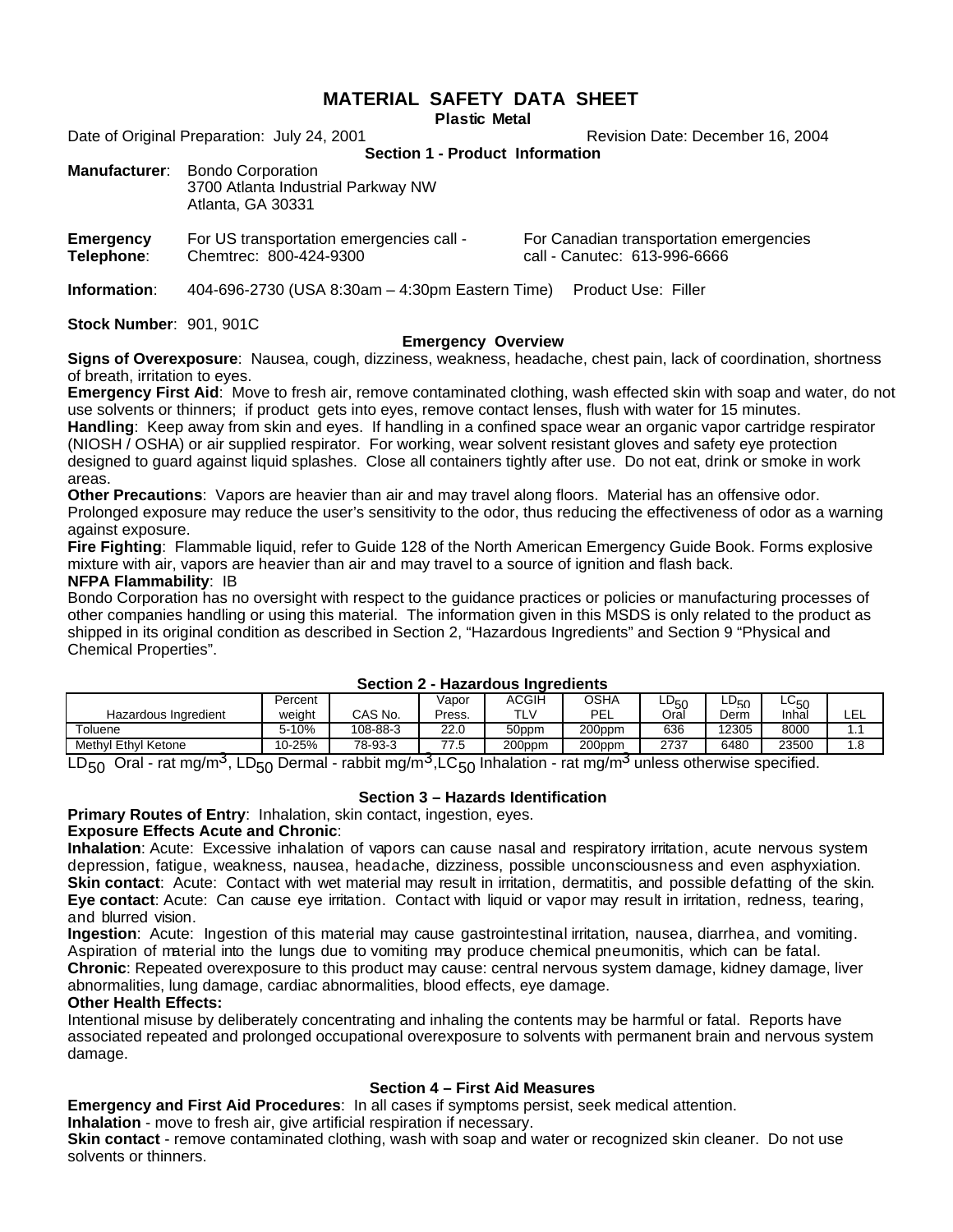**Eye contact** - contact lenses must be removed, flush with water for at least 15 minutes, call a physician immediately. **Ingestion** – give large amount of water or milk. Do not induce vomiting. Consult a physician or poison control center immediately. Treat symptomatically

# **Section 5 – Fire Fighting Measures**

**Flash Point** (SFCC): below 23F (-5C) **Lower Explosive Limit**: 1.1

**NFPA Flammability**: I B

**Extinguishing Media**: foam, carbon dioxide, dry chemical. Water jet or stream is unsuitable.

**Unusual Fire and Explosion Hazards**: Invisible vapors may travel to source of ignition and flash back. Since vapors are heavier than air, dangerous concentrations may not be apparent to casual observation. Keep containers tightly closed, isolate from heat, electrical equipment, sparks and open flame. Closed containers may explode when exposed to extreme heat. Fire will produce dense black smoke containing hazardous products of combustion. Symptoms may not be immediately apparent. Obtain medical attention.

**Special Fire Fighting Procedures**: Water should be used to cool containers exposed to fire. Fire fighting personnel should wear self-contained breathing apparatus.

# **Section 6 – Accidental Release**

**Steps To Be Taken In Case Material Is Released Or Spilled**: Small size of package will reduce hazard. Remove all sources of ignition. Avoid breathing vapors, ventilate confined area. Dike to reduce extent of spill. Remove with inert absorbent using non-sparking tools. If necessary report to applicable government agency.

# **Section 7 – Handling and Storage**

**Precautions To Be Taken In Handling And Storing**: Minimize contact between the worker and this material. No smoking. Store containers out of sun and away from heat, sparks, and open flames. Close all containers after each use. Consult NFPA and local codes for additional storage requirements.

**Hygienic Practices**: Do not eat, drink or smoke in work areas. Wash hands before eating, smoking, or using the washroom.

**Other Precautions**: Vapors are heavier than air and may travel along floors. Do not take internally. Observe label precautions. Keep closures tight and container upright to prevent leakage. The information contained in this safety data sheet does not constitute the user's own assessment of workplace risks as required by regulations. Material has an offensive odor. Prolonged exposure may reduce the user's sensitivity to the odor, thus reducing the effectiveness of odor as a warning against exposure.

# **Section 8 – Exposure Controls**

**Primary Routes of Entry: Inhalation, skin contact, ingestion, eyes.** 

**Respiratory Protection**: Due to the small size of container, it is not expected to be needed. However, if there is poor ventilation, wear a NIOSH/MSHA approved respirator device if needed. See safety equipment supplier for evaluation and recommendation.

**Ventilation**: Provide sufficient ventilation to keep vapor concentration below the given TLV and/or PEL.

**Protective Gloves**: Required for contact. Use impermeable gloves. Barrier creams are not substitutes for full physical protection. Refer to safety equipment supplier for effective glove recommendations.

**Eye Protection**: Use safety goggles or face shield designed to protect against splash of liquids when working with open liquids such as during mixing or pouring.

#### **Section 9 – Physical and Chemical Properties**

**Evaporation Rate**: Slower than ether **Vapor Density**: Heavier than air **Percent Volatile by Volume**: less than 35% **Physical state**: Liquid Freezing point, Coefficient of water/oil distribution ,pH: Not applicable or not available

#### **Section 10 – Stability and Reactivity**

**Stability**: Stable **Incompatibility** (materials to avoid): Strong oxidizers, peroxides, acids, alkalis, amines. **Hazardous Polymerization**: Will not occur. **Conditions to Avoid**: Heat, open flame, sparks. **Hazardous Combustion Products**: Oxides of carbon and nitrogen, various hydrocarbons, fumes.

# **Section 11 - Toxicological Information**

**Carcinogenicity** (risk of cancer): None known **Sensitization** (effects of repeated exposure): This product may cause inhalation sensitization to certain individuals. **Teratogenicity** (risk of malformation in an unborn fetus): None Known